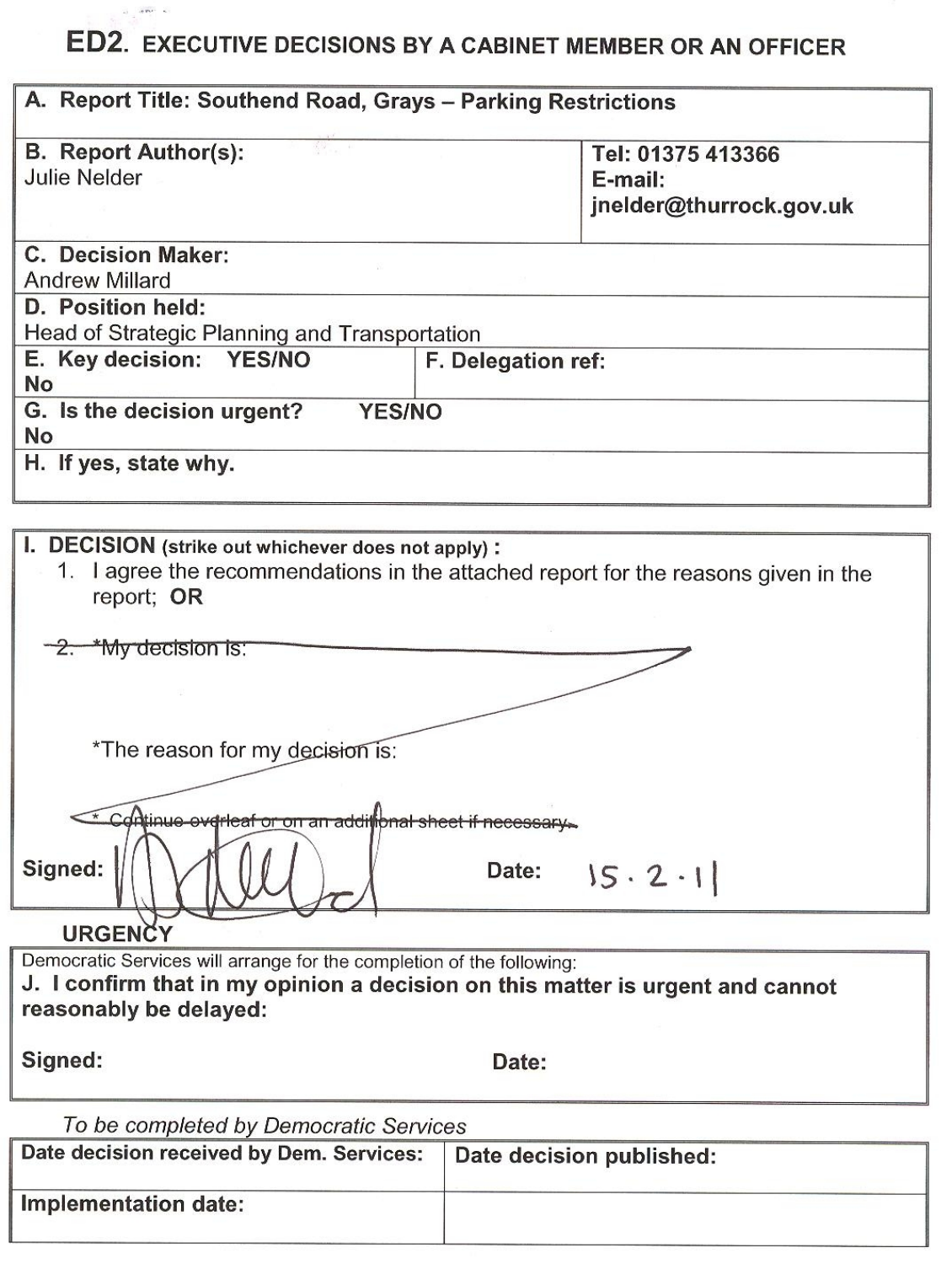# **JANUARY 2011 ITEM**

# **Delegated Decision Report**

# **SOUTHEND ROAD, GRAYS – PARKING RESTRICTIONS**

**Portfolio Holder:** Councillor Yash Gupta - Environment

**Wards and communities affected:**

Little Thurrock Rectory

**Key Decision:** No

**Accountable Head of Service:** Andrew Millard, Head of Planning and **Transportation** 

**Accountable Director:** Bill Newman, Corporate Director of Sustainable **Communities** 

**This report is** Public

**Purpose of Report:** To consider objections to a proposal to implement double yellow lines in and around Southend Road, Grays.

# **EXECUTIVE SUMMARY**

A request was received to provide double yellow line parking restrictions along Southend Road between Lenmore Avenue and St. Georges Avenue, and also into and around the side road junctions. Objections to the proposal were received. To prevent problems with displaced parking, it is recommended that the proposed restrictions are relaxed to permit parking after 6.00pm at night.

# **1. RECOMMENDATIONS:**

**1.1 It is recommended that following consideration of the objections, the proposed parking restrictions should be amended to prohibit parking between 8.00am – 6.00pm Mon-Sat on Southend Road and At any time around the junctions as proposed for reasons of safety.** 

# **2. INTRODUCTION AND BACKGROUND:**

2.1 Following the receipt of a service request for double yellow lines to be provided around the junctions off Southend Road, the statutory consultation was carried out between  $8<sup>th</sup>$  October 2010 to  $5<sup>th</sup>$  November 2010. During this time, a number of objections were received.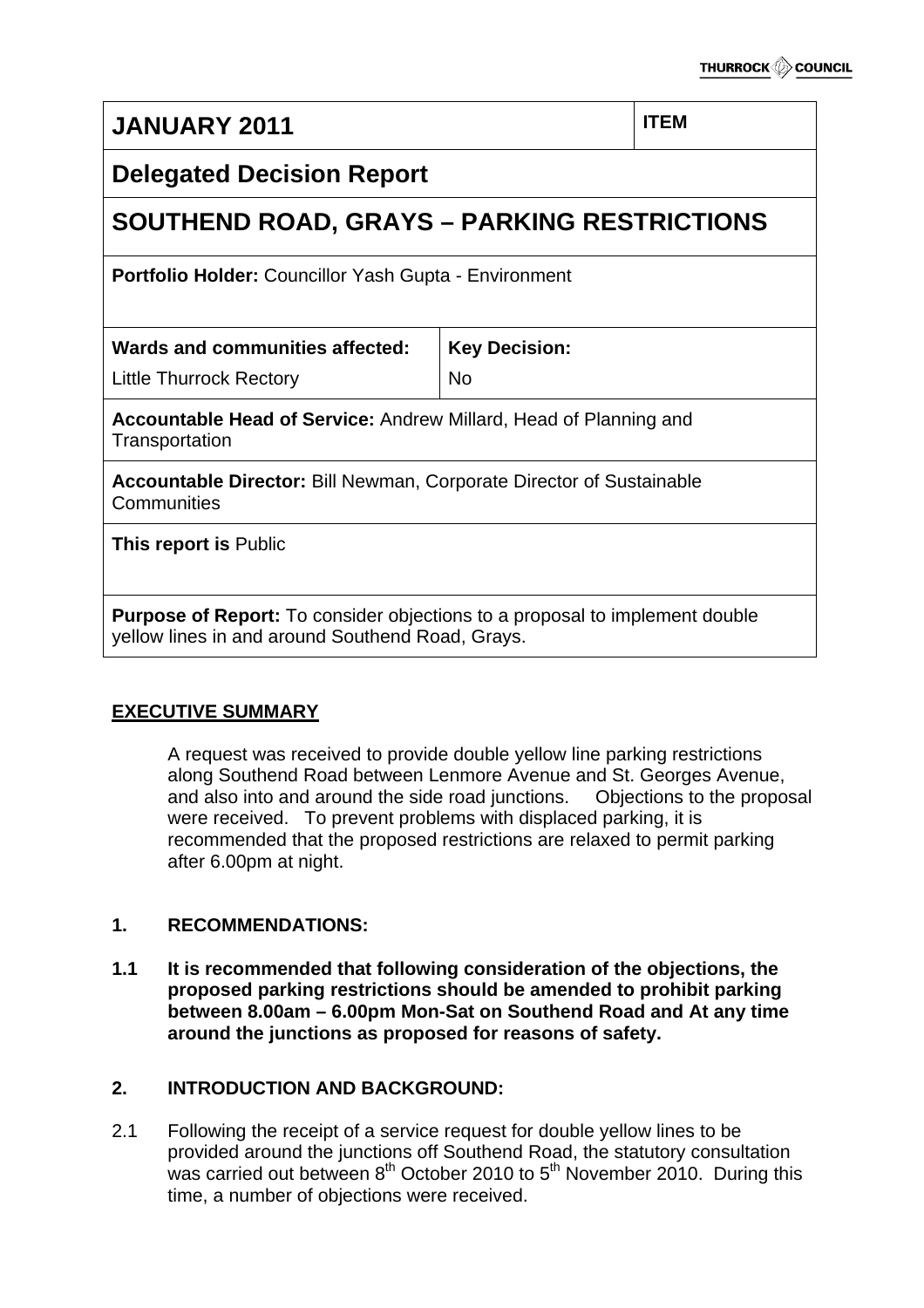- 2.2 The extent of the proposed restrictions was to provide a short distance of double yellow lines into, and around the side road junctions of Tennyson Avenue, Ward Avenue, St. Georges Avenue, Lenmore Avenue, Balfour Avenue and College Road. It was also proposed to provide double yellow lines along Southend Road from Ward Avenue to St. Georges Avenue. The attached plans show the extent of the proposals.
- 2.3 15 of the objections were received from 6 households, 7 were visitors to residents of Southend Road and 2 were from businesses in Southend Road.

# **3. ISSUES AND/OR OPTIONS:**

- 3.1 The nature of the objections is that residents with more than one vehicle and their visitors would have nowhere to park. Of the households that raised objection, parking restrictions are proposed directly in front of just one of them. Single yellow line parking restrictions are already in place in front of the majority of the objectors' properties. The length of the double yellow line restrictions proposed into the junctions is approximately 10m long which is 2 car lengths.
- 3.2 Southend Road is a busy road for traffic going into and out of Grays and is also a bus route.
- 3.3 In Southend Road, between the Lenmore Avenue and Balfour Road junctions, there are two pedestrian islands in the centre of the carriageway and central hatching. Vehicles are frequently found to be parked two wheels up on the footways along this stretch, causing vehicles to over-run the central hatching at busy times.
- 3.4 The single yellow lines that are in place along other areas of Southend Road at present permit parking outside the hours of 8.00am – 6.00pm Mon-Sat. To provide consistency and to prevent potential parking displacement problems, the proposed restrictions along the length of Southend Road could be reduced to a single yellow, 'No parking 8.00am – 6.00pm Mon-Sat' restriction. The proposed restrictions at the junctions should remain as double yellow 'At any time' restrictions.
- **4. CONSULTATION (including Overview and Scrutiny, if applicable)**  Ward Members were consulted on this report between 25/01/2011 and 01/02/2011. No comments were received.

#### **5. IMPACT ON CORPORATE POLICIES, PRIORITIES, PERFORMANCE AND COMMUNITY IMPACT**

5.1 These actions accord with the Council priorities to create a safer environment.

# **6. IMPLICATIONS**

6.1 **Financial**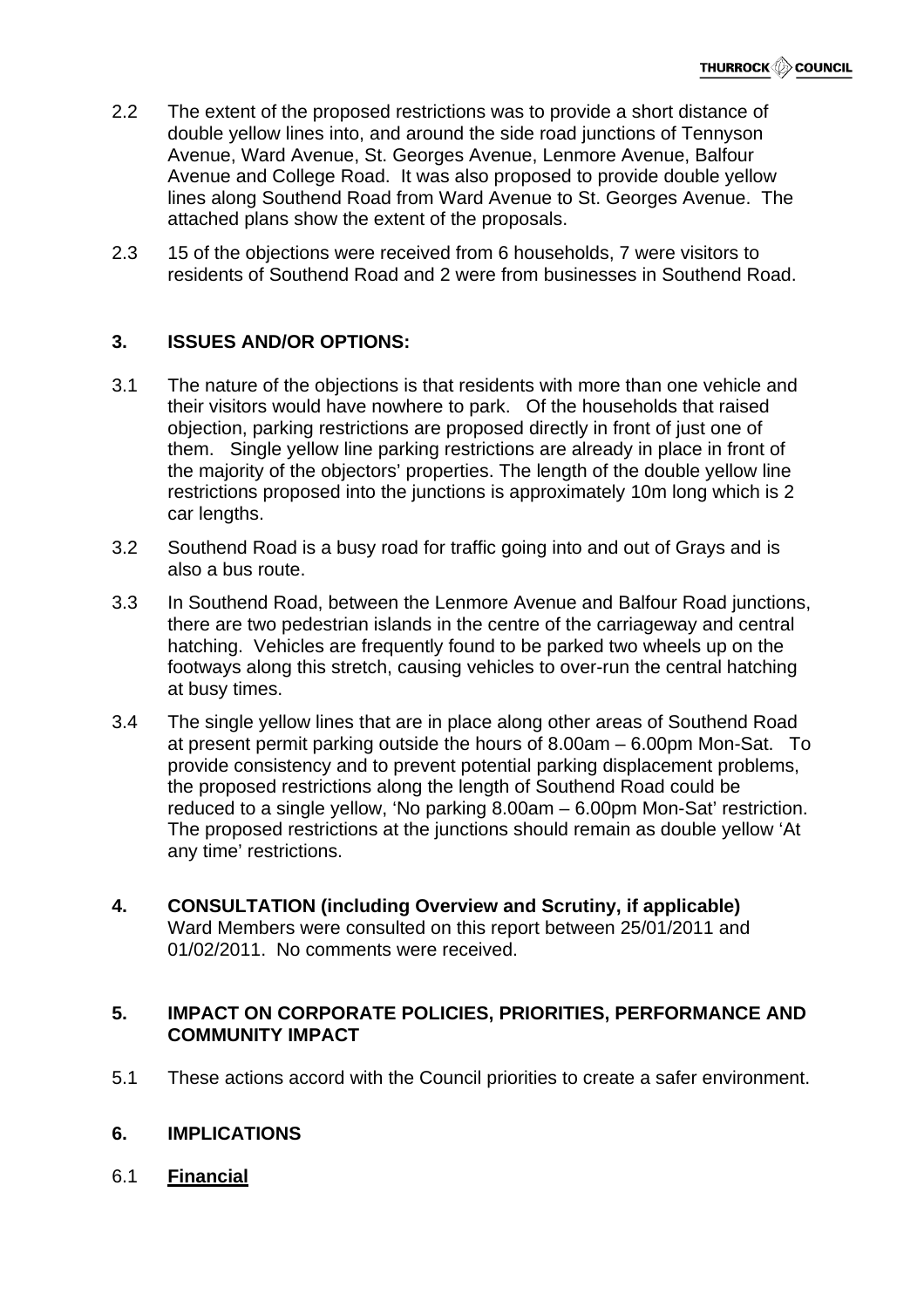Implications verified by: Meinir Hall Telephone and email: 01375 652147 mhall@thurrock.gov.uk

The cost of implementing the restrictions as recommended would cost approx £1500 and would be funded from the Capital parking code E1843 9881 T3451. There is sufficient funding available for this scheme

#### 6.2 **Legal**

Implications verified by: Alison Stuart Telephone and email: 01375 652 040

At a general level, it is important to ensure that delegated decisions are taken by the appropriate officer, and that the origin of the delegation can be readily identified in case of future challenge.

In this instance, should a parking restrictions be carried forward to implementation, they would be subject to the making of a Traffic Regulation Order (TRO). Under the provision of the Road Traffic Regulation Act 1984, local authorities can implement TROs, designed to regulate, restrict or prohibit the use of a road or any part of the width of a road by vehicular traffic. A TRO may take effect at all times or during specified periods, and certain classes of traffic may be exempted from a TRO.

Permanent TROs are subject to the Local Authorities Traffic Orders (Procedure) (England and Wales) Regulations 1996, which impose various legal requirements prior to the making of an order. These requirements include publishing a notice of the proposals in a local newspaper and allowing potential objectors 21 days to make representations. It is incumbent on the Council to take account of any representations made as a consequence of such an advertisement.

Enforcement of parking restrictions falls within the remit of the Council's Civil Enforcement Officers.

#### 6.3 **Diversity and Equality**

Implications verified by: Samson DeAlyn Telephone and email: [sdealyn@thurrock.gov.uk 01375](mailto:sdealyn@thurrock.gov.uk%2001375) 652472

There are no direct diversity and equality implications noted in this report.